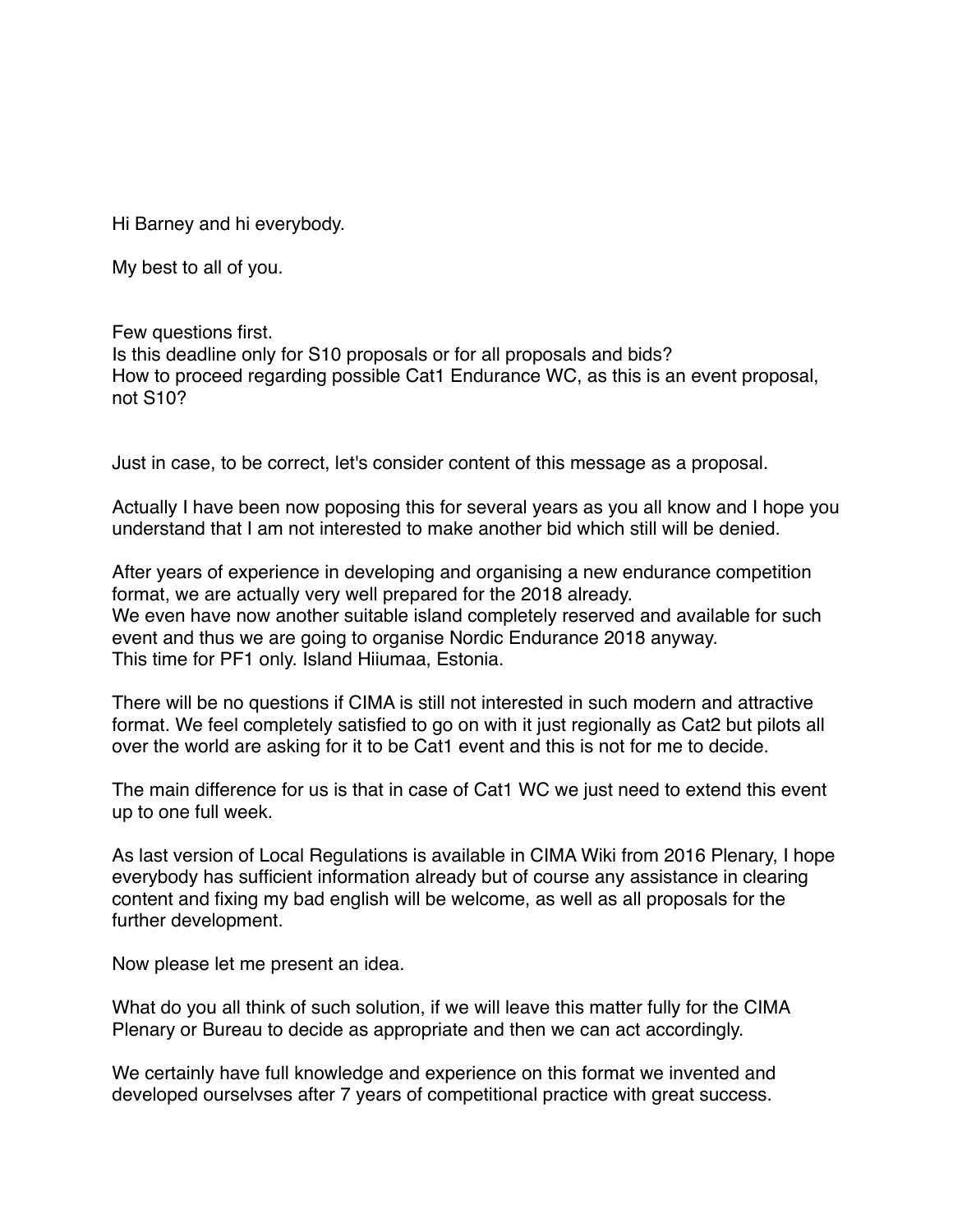Actually, we are looking much further into the future, offering universal solution and new approach to maybe quite many problematic issues in CIMA competition management, arising already and especially in the future (organising complexity, economy and precision integration, fueling and weighing issues, technology involvment, assistance, safety, technical support, event scheduling, satisfaction of pilots, overall atmosphere, growth of FAI member countries, stimulation for bidding etc.)

Ufortunately in 2017 we missed Nordic Endurance Race (NOPER), which was planned to circulate amongst nordic countries. It happened because both main candidates, Finland and Sweden were not able to supply suitable competition (noisy) area for such event, big enough for 100+ turnpoints, snake figures etc.

As a matter of fact, finding appropriate competition area may appear the main and probably only serious obstacle for such format in the future, because for the best and most compact result the overall competiton area should be at least 1000 km2 of flyable area, better even more and for the best weather planning options it should be an island. ? ? ?

We are still lucky in Estonia, as we have one more suitable island available, with suitable settings and low pupulation but with good infrastructure and perfect beaches.

Please give ma your thoughts.

Note to all interested countries.

To go on smoothly with such new endurance competition format and to avoid misinterpretations of rules and failures in preparations and organising, we are now prepared to offer a full package of competition management to any country interested in organising but not having specific knowledge, qualification or staff.

Such service package may contain following elements:

1. Consulting and advisory service.

2. Creation of Local regulations and Task catalogue according to local needs and FAI standards.

3. Competition preparations and organising with full staff management.

4. Map preparations with all turnpoints and tasks included. Full map production ready for competition.

5. Competition directing, all briefings, staff training, task setting, overall control of the event etc.